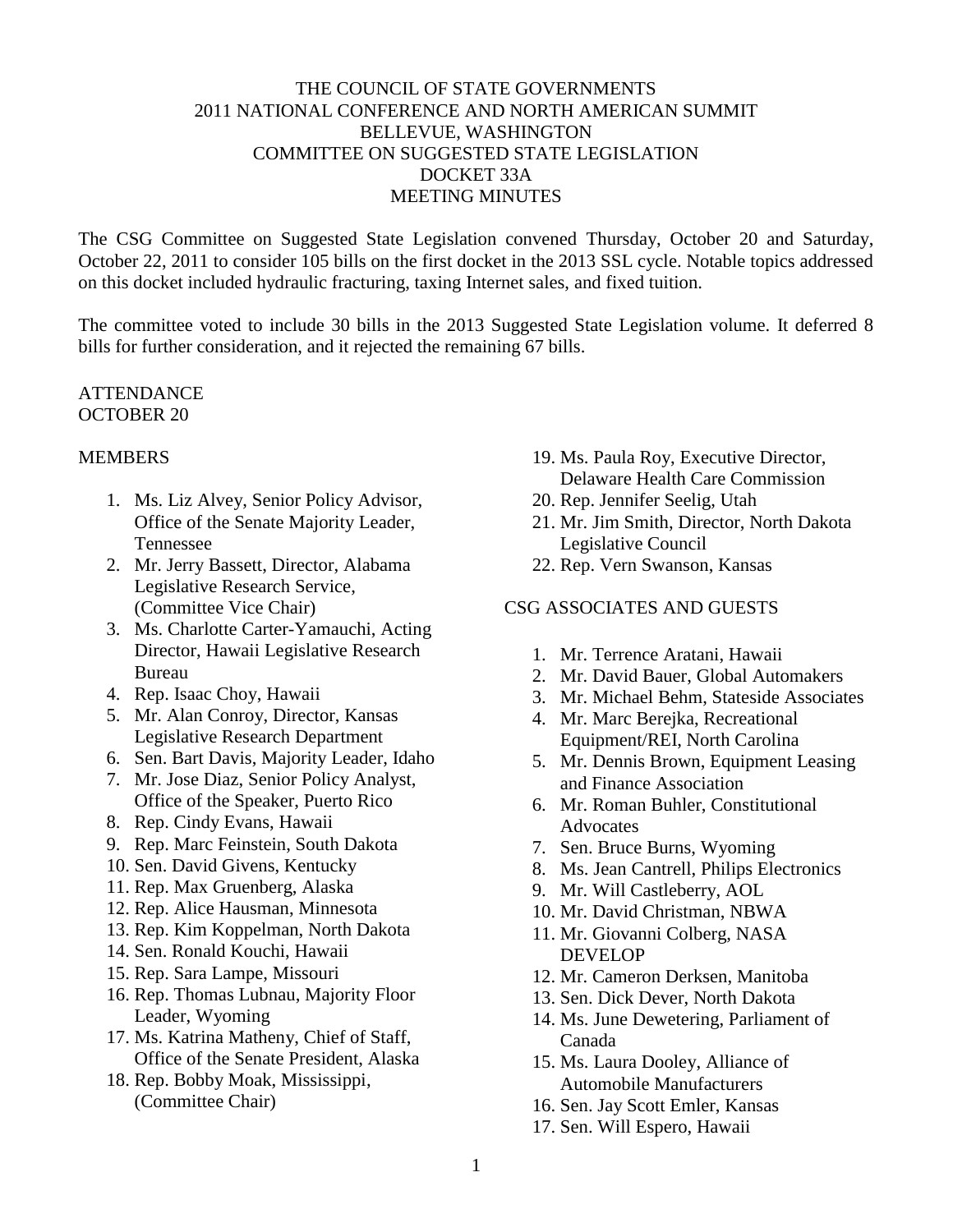- 18. Mr. Jamie Favors, NASA DEVELOP
- 19. Mr. Troy Flanagan, Parquet Public **Affairs**
- 20. Mr. Gordon Fry, Global Automakers
- 21. Ms. Stephanie Fullmer, NCSBN
- 22. Mr. John Gibson, Pfizer
- 23. Ms. Janet Haebler, American Nurses Association
- 24. Mr. Zack Hart, American Institute of Architects
- 25. Rep. Brenda Heller, North Dakota
- 26. Sen. Jimmy Higdon, Kentucky
- 27. Mr. Mike Hiltner, Best Buy Co., Inc.
- 28. Mr. Adrian Hochstadt, American Veterinary Medicine Association
- 29. Ms. Shelley Hughes, Alaska Primary Care Association
- 30. Rep. Donna Hutchinson, Arkansas
- 31. Mr. Tom Kaczmarek, ASID
- 32. Mr. Rob Kincaid, MedSolutions
- 33. Ms. Sarah Lashford, Edison Electric Institute
- 34. Mr. Paul Loeffelman, American Electric Power
- 35. Mr. Jay Magure, 1-800 Contacts
- 36. Ms. Marcie McNelis, MultiState **Associates**
- 37. Ms. Jenn Mendez, The Carpet and Rug Institute
- 38. Mr. Brett Michelin, Endo Pharmaceuticals
- 39. Mr. Craig Mischo, Bayer HealthCare
- 40. Mr. Paul O'Connor, American Dental Association
- 41. Mr. Joe Oros, Boehringer-Ingelheim Pharmaceuticals
- 42. Mr. Christopher Oswald, ReedElsevier/LexisNexis
- 43. Mr. Mark Ourada, ACCCE
- 44. Mr. Russell Palk, MedImmune
- 45. Mr. Ben Pearlman, Serlin Haley
- 46. Ms. Tina Phillips, SGAC
- 47. Mr. Rachael Phinney, Serlin Haley
- 48. Mr. Pete Poynter, AT&T
- 49. Mr. Steve Rauschenberger, Teva Pharmaceuticals
- 50. Mr. Jose Rodriguez-Amoros, Puerto Rico Senate
- 51. Mr. Roger Roy, Burris Firm
- 52. Rep. John Rusche, Idaho
- 53. Sen. John Schickel, Kentucky
- 54. Ms. Tracey Silcox, NASA DEVELOP
- 55. Ms. Angie Taylor, American Institute of **Architects**
- 56. Mr. Francisco Uribe, The Home Depot
- 57. Ms. Lauri White, American Electric Power
- 58. Ms. Heather Williams, Stateside **Associates**
- 59. Rep. Lonny Winrich, North Dakota
- 60. Rep. Dwight Wrangham, North Dakota

#### CSG STAFF

- 1. Mr. Crady DeGolian
- 2. Ms. Pam Goins
- 3. Ms. Maggie Mick
- 4. Ms. Deb Miller
- 5. Mr. Jason Moseley
- 6. Mr. Mike Robinson
- 7. Ms. Nancy Vickers
- 8. Mr. Bill Voit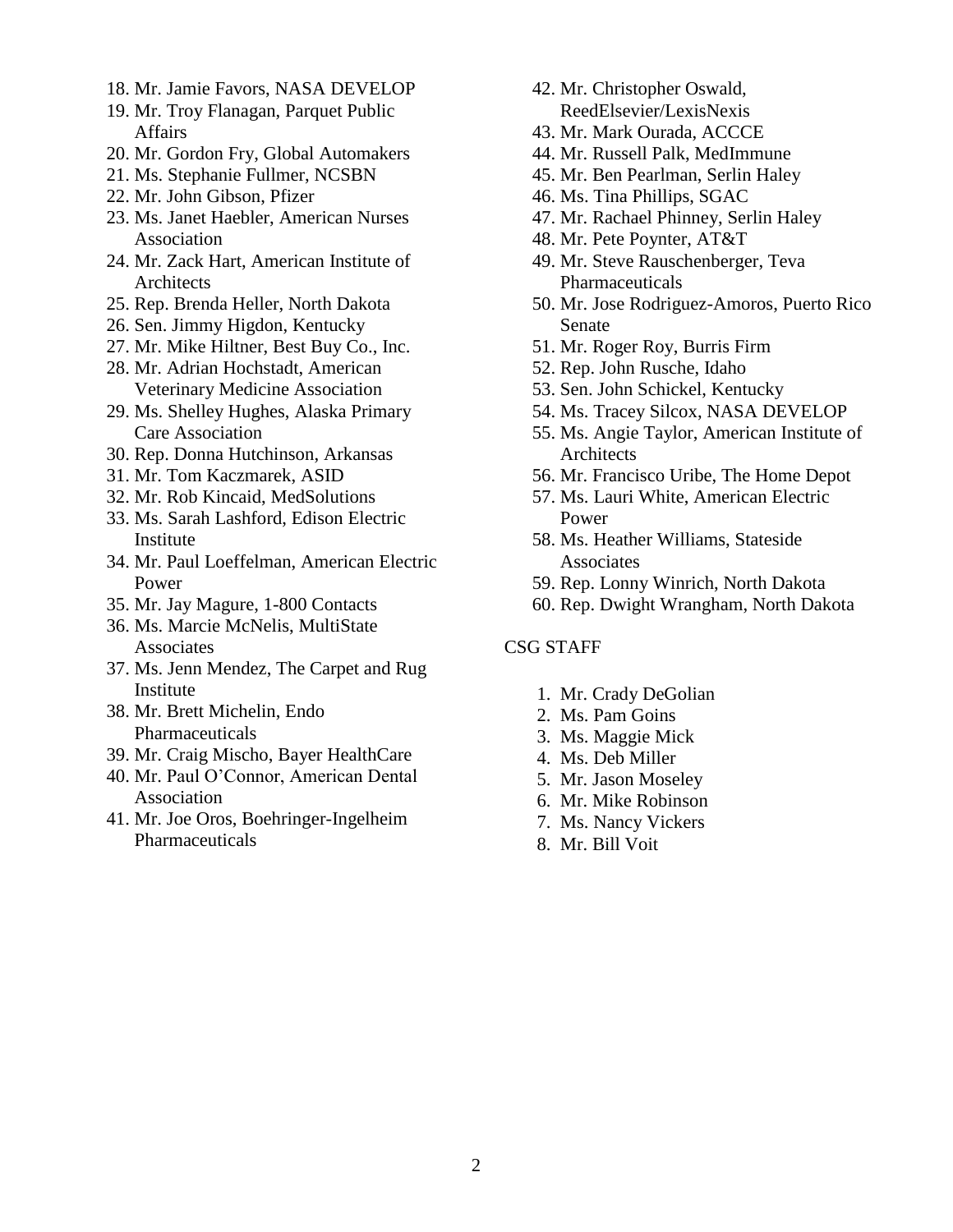#### ATTENDANCE OCTOBER 22

### **MEMBERS**

- 1. Ms. Liz Alvey, Senior Policy Advisor, Office of the Senate Majority Leader, Tennessee
- 2. Mr. Jerry Bassett, Director, Alabama Legislative Research Service, (Committee Vice Chair)
- 3. Ms. Charlotte Carter-Yamauchi, Acting Director, Hawaii Legislative Research Bureau
- 4. Rep. Isaac Choy, Hawaii
- 5. Mr. Alan Conroy, Director, Kansas Legislative Research Department
- 6. Sen. Bart Davis, Majority Leader, Idaho
- 7. Mr. Jose Diaz, Senior Policy Analyst, Office of the Speaker, Puerto Rico
- 8. Rep. Cindy Evans, Hawaii
- 9. Rep. Marc Feinstein, South Dakota
- 10. Sen. David Givens, Kentucky
- 11. Rep. Max Gruenberg, Alaska
- 12. Rep. Alice Hausman, Minnesota
- 13. Rep. Kim Koppelman, North Dakota
- 14. Sen. Ronald Kouchi, Hawaii
- 15. Ms. Katrina Matheny, Chief of Staff, Office of the Senate President, Alaska
- 16. Rep. Bobby Moak, Mississippi, (Committee Chair)
- 17. Sen. Mark Norris, Majority Leader, Tennessee
- 18. Ms. Paula Roy, Executive Director, Delaware Health Care Commission
- 19. Rep. Jennifer Seelig, Utah
- 20. Mr. Jim Smith, Director, North Dakota Legislative Council
- 21. Rep. Vern Swanson, Kansas
- 22. Mr. W. Paul White, Massachusetts

#### CSG ASSOCIATES AND GUESTS

- 1. Mr. Christopher Badgley, Daiichi Sankyo, Inc.
- 2. Ms. Mindy Baker, Walgreens
- 3. Mr. David Bauer, Global Automakers
- 4. Mr. Marc Berejka, Recreational Equipment/REI, North Carolina
- 5. Mr. Roman Buhler, Constitutional Advocates
- 6. Sen. Richard Devlin, Oregon
- 7. Mr. Gordon Fry, Global Automakers
- 8. Ms. Stephanie Fullmer, NCSBN
- 9. Mr. Zack Hart, American Institute of **Architects**
- 10. Mr. David Howell, Wells Fargo
- 11. Mr. Tom Kaczmarek, ASID
- 12. Ms. Sarah Lashford, Edison Electric **Institute**
- 13. Ms. Cindy Laubacher, Medco
- 14. Mr. Jay Magure, 1-800 Contacts
- 15. Mr. Brett Michelin, Endo Pharmaceuticals
- 16. Mr. Paul O'Connor, American Dental Association
- 17. Mr. Ron Orlando, Comcast
- 18. Mr. Christopher Oswald, ReedElsevier/LexisNexis
- 19. Mr. Ben Pearlman, Serlin Haley
- 20. Mr. Stewart Perry, Novo Nordisk
- 21. Ms. Rachael Phinney, Serlin Haley
- 22. Mr. David Root, Medco
- 23. Rep. Pete Schwartzkopf, Delaware
- 24. Mr. Manan Shah, Novo Nordisk
- 25. Rep. Tom Sloan, Kansas
- 26. Ms. Angie Taylor, American Institute of Architects
- 27. Ms. Amy Tenhouse, Molina HealthCare
- 28. Ms. Danielle Waterfield, Institute of Scrap Recycling Industries

### CSG STAFF

- 1. Ms. Deb Miller
- 2. Ms. Maggie Mick
- 3. Mr. Jason Moseley
- 4. Mr. Mike Robinson
- 5. Ms. Nancy Vickers
- 6. Mr. Bill Voit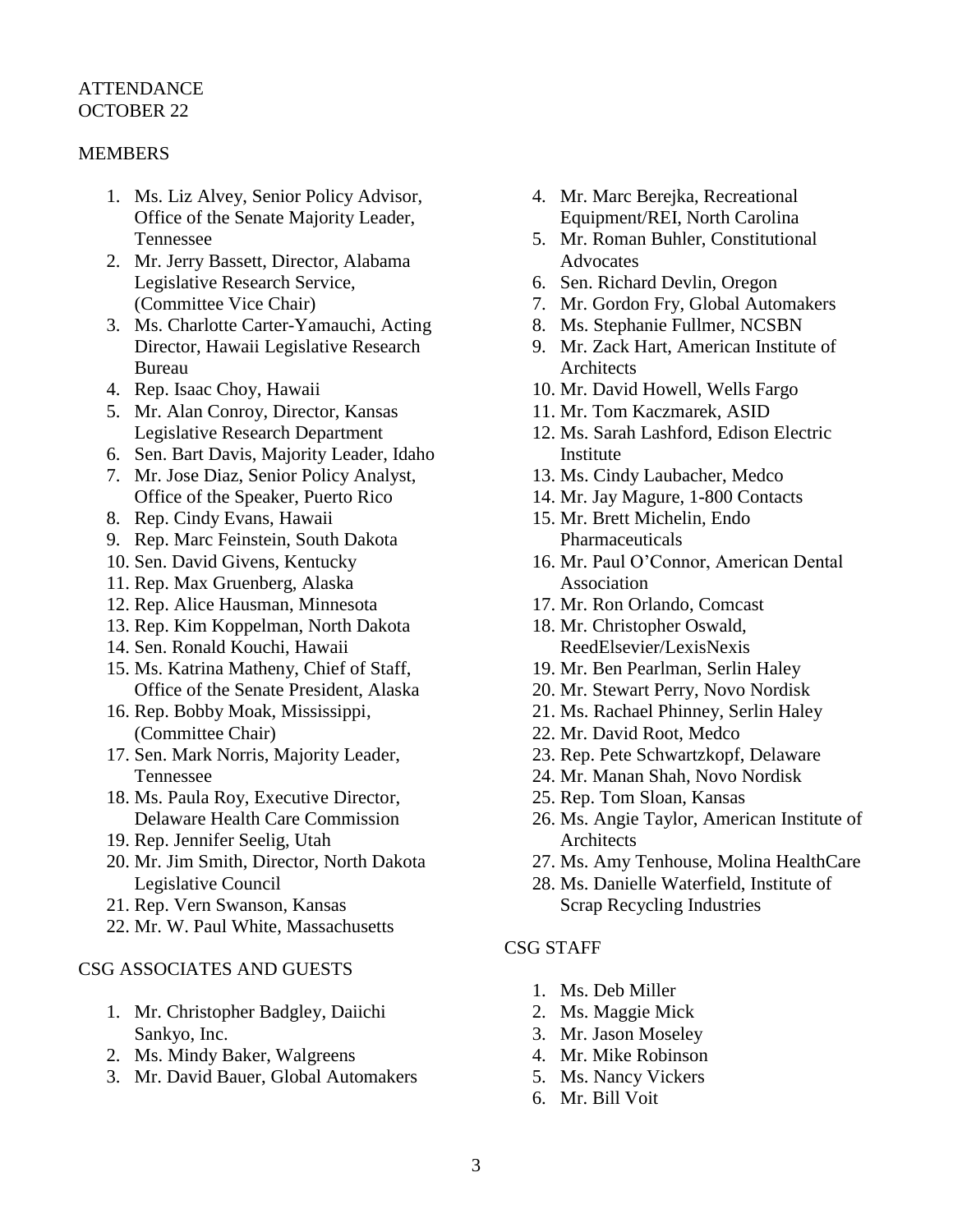# CSG POLICY TASK FORCE RECOMMENDATIONS TO THE COMMITTEE ON SUGGESTED STATE LEGISLATION

| ITEM NO., TITLE OF ITEM UNDER CONSIDERATION<br>(*) Indicates item is carried over from previous SSL cycle. | <b>SOURCE</b>                   | <b>RECOMMENDATION</b> |
|------------------------------------------------------------------------------------------------------------|---------------------------------|-----------------------|
| (01) CONSERVATION AND THE ENVIRONMENT                                                                      |                                 |                       |
| 01-33A-01 Disclosure of Composition of Hydraulic Fracturing                                                |                                 |                       |
| Fluids                                                                                                     | <b>TX</b>                       | <b>INCLUDE</b>        |
| 01-33A-02 Community Forest Trusts                                                                          | <b>WA</b>                       | <b>DEFER TF</b>       |
| 01-33A-03 Recycling Asphalt Roofing Shingles                                                               | IL                              | <b>REJECT</b>         |
| (02) HAZARDOUS MATERIALS/WASTE                                                                             |                                 |                       |
| 02-33A-01 Motor Vehicle Brake Friction Materials                                                           | CA                              | <b>NO ACTION</b>      |
| 02-33A-02 Rechargeable Battery Recycling                                                                   | <b>NY</b>                       | <b>REJECT</b>         |
| $(03)$ ENERGY                                                                                              |                                 |                       |
| *03-32A-01 New Energy Improvement District                                                                 | CO                              | <b>REJECT</b>         |
| *03-32B-01A Property Assessed Clean Energy                                                                 | <b>ME</b>                       | <b>INCLUDE</b>        |
| *03-32B-01B Property Assessed Clean Energy                                                                 | MI                              | <b>NO ACTION</b>      |
| 03-33A-01A Green Jobs                                                                                      | NY                              | <b>REJECT</b>         |
| 03-33A-01B Green Jobs/Green Power Statement                                                                | <b>NY</b>                       | <b>REJECT</b>         |
| (14) TRANSPORTATION                                                                                        |                                 |                       |
| 14-33A-01A Personal Vehicle Sharing                                                                        | CA                              | <b>DEFER TF</b>       |
| 14-33A-01B Personal Vehicle Sharing                                                                        | <b>OR</b>                       | <b>DEFER TF</b>       |
| 14-33A-02 School Bus Safety via Digital Tracking                                                           | <b>CT</b>                       | <b>DEFER TF</b>       |
| 14-33A-03 Universal Fare Card for Mass Transit                                                             | $\mathbf{L}$                    | <b>DEFER TF</b>       |
| 14-33A-04 Alternative Fuel/Autonomous Vehicles                                                             | <b>NV</b>                       | <b>DEFER TF</b>       |
| (20) EDUCATION                                                                                             |                                 |                       |
| 20-33A-01 Positive Youth Development Grant Program                                                         | AR                              | <b>NO ACTION</b>      |
| 20-33A-02 Fixed Tuition Rate                                                                               | TX                              | <b>INCLUDE</b>        |
| 20-33A-03 College Credits for Heroes                                                                       | <b>TX</b>                       | <b>INCLUDE</b>        |
| 20-33A-04 Teacher Excellence                                                                               | <b>AR</b>                       | <b>DEFER TF</b>       |
| 20-33A-05 School Reform (Teacher Tenure, Teacher Performance)                                              |                                 |                       |
| Statement                                                                                                  | $\mathop{\mathrm{IL}}\nolimits$ | <b>INCLUDE</b>        |
| 20-33A-06 Teacher Collective Bargaining                                                                    | IN                              | <b>DEFER TF</b>       |
| 20-33A-07 DREAM Act                                                                                        | IL                              | <b>INCLUDE</b>        |
| 20-33A-08 Education Investment Board                                                                       | <b>OR</b>                       | <b>REJECT</b>         |
| (21) HEALTH CARE                                                                                           |                                 |                       |
| *21-32B-01 Recording Radiation X-Rays Radiation Doses                                                      | CA                              | <b>REJECT</b>         |
| (32B-i) Add a bill to the next docket that makes some changes to                                           |                                 |                       |
| this bill.                                                                                                 |                                 |                       |
| 21-33A-01 Radiation Control                                                                                | CA                              | <b>REJECT</b>         |
| 21-33A-02 Health Professions Disciplinary Process Transparency                                             | <b>WA</b>                       | <b>REJECT</b>         |
| 21-33A-03 Health Care Sharing Ministry                                                                     | GA                              | <b>REJECT</b>         |
| 21-33A-04 Medicaid Smart Card                                                                              | NC                              | <b>INCLUDE</b>        |
| 21-33A-05 Prenatal Nondiscrimination                                                                       | AZ                              | <b>REJECT</b>         |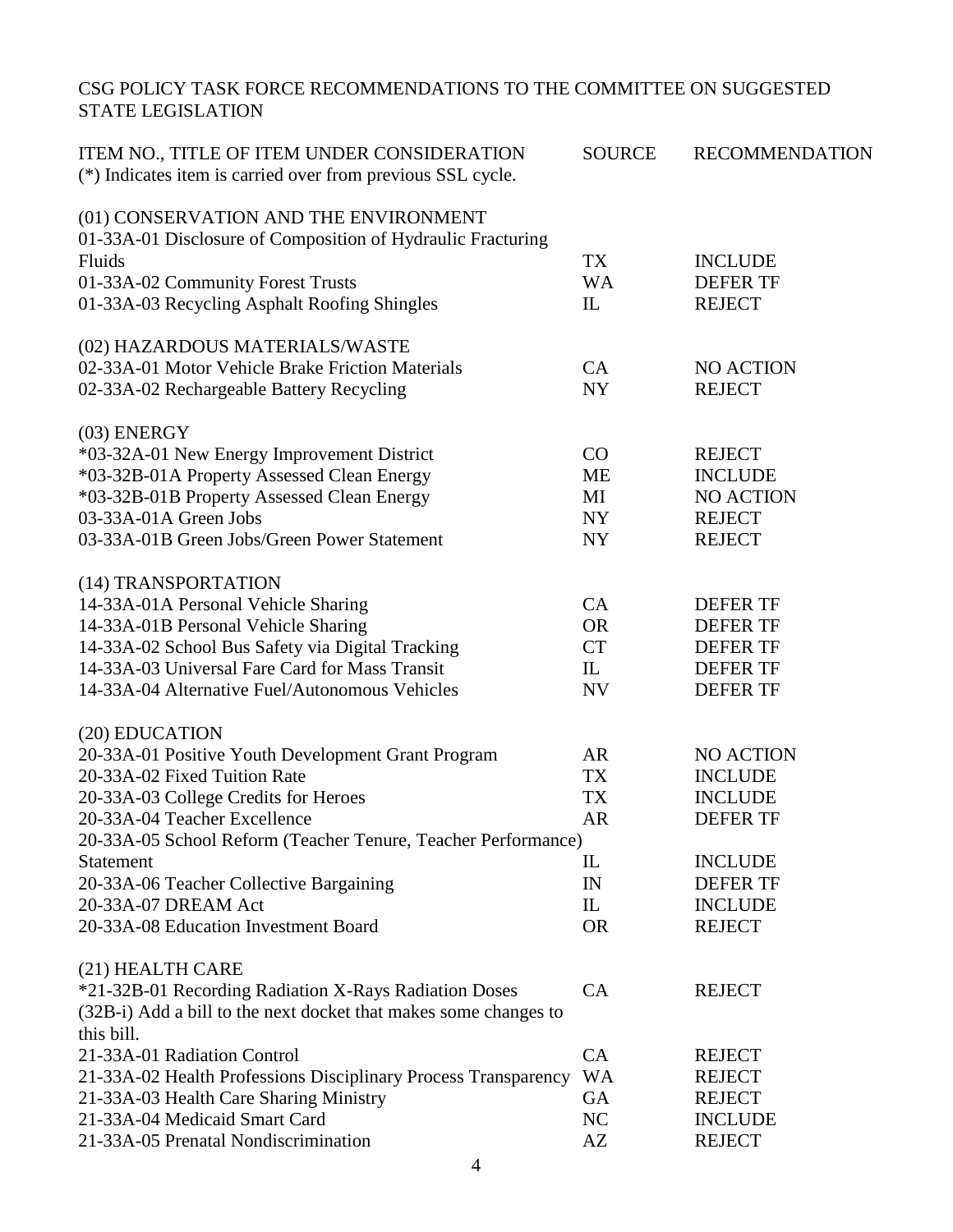| 21-33A-06 Informed Consent for Abortions       | AZ.             | <b>REJECT</b>  |
|------------------------------------------------|-----------------|----------------|
| 21-33A-07 Exclusive Provider Benefit Plans     | TX <sup>-</sup> | <b>REJECT</b>  |
| 21-33A-08 Medicaid Community Service Pilot     | UT              | <b>REJECT</b>  |
| 21-33A-09 Remote Automated Medication System   | <b>GA</b>       | <b>INCLUDE</b> |
| 21-33A-10 Diabetes Reporting                   | KY              | <b>INCLUDE</b> |
| 21-33A-11 Health Insurance Rate Review         | <b>NM</b>       | <b>DEFER</b>   |
| 21-33A-12 Authorizing Electronic Prescriptions | ND.             | <b>REJECT</b>  |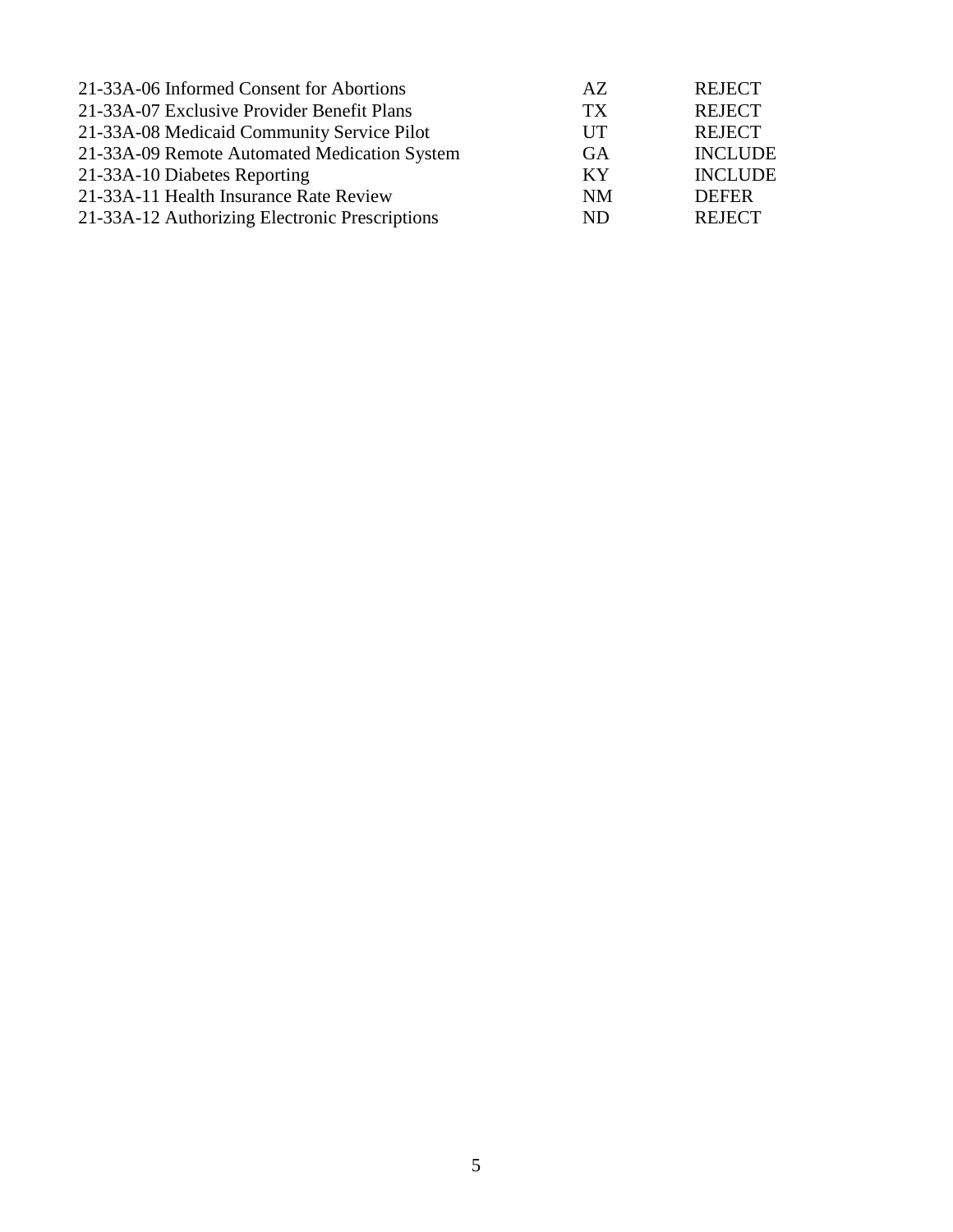# ACTIONS OF THE COMMITTEE ON SUGGESTED STATE LEGISLATION ON ITEMS VETTED BY CSG POLICY TASK FORCES

| TEM NO., TITLE OF ITEM UNDER CONSIDERATION<br>(*) Indicates item is carried over from previous SSL cycle.                                                                                                      | <b>SOURCE</b>                                  | <b>ACTION</b>                                                                     |
|----------------------------------------------------------------------------------------------------------------------------------------------------------------------------------------------------------------|------------------------------------------------|-----------------------------------------------------------------------------------|
| (01) CONSERVATION AND THE ENVIRONMENT<br>01-33A-01 Disclosure of Composition of<br><b>Hydraulic Fracturing Fluids</b><br>01-33A-02 Community Forest Trusts<br>01-33A-03 Recycling Asphalt Roofing Shingles     | <b>TX</b><br><b>WA</b><br>$\mathop{\text{IL}}$ | <b>INCLUDE</b><br><b>REJECT</b><br><b>REJECT</b>                                  |
|                                                                                                                                                                                                                |                                                |                                                                                   |
| (02) HAZARDOUS MATERIALS/WASTE<br>02-33A-01 Motor Vehicle Brake Friction Materials<br>02-33A-02 Rechargeable Battery Recycling                                                                                 | CA<br><b>NY</b>                                | <b>REJECT</b><br><b>REJECT</b>                                                    |
| (03) ENERGY                                                                                                                                                                                                    |                                                |                                                                                   |
| *03-32A-01 New Energy Improvement District<br>*03-32B-01A Property Assessed Clean Energy<br>*03-32B-01B Property Assessed Clean Energy<br>03-33A-01A Green Jobs<br>03-33A-01B Green Jobs/Green Power Statement | CO<br><b>ME</b><br>MI<br>NY<br><b>NY</b>       | <b>REJECT</b><br><b>REJECT</b><br><b>REJECT</b><br><b>REJECT</b><br><b>REJECT</b> |
| (14) TRANSPORTATION                                                                                                                                                                                            |                                                |                                                                                   |
| 14-33A-01A Personal Vehicle Sharing                                                                                                                                                                            | CA                                             | <b>DEFER TF</b>                                                                   |
| 14-33A-01B Personal Vehicle Sharing                                                                                                                                                                            | <b>OR</b>                                      | <b>DEFER TF</b>                                                                   |
| 14-33A-02 School Bus Safety via Digital Tracking                                                                                                                                                               | <b>CT</b>                                      | <b>DEFER TF</b>                                                                   |
| 14-33A-03 Universal Fare Card for Mass Transit                                                                                                                                                                 | IL                                             | <b>REJECT</b>                                                                     |
| 14-33A-04 Alternative Fuel/Autonomous Vehicles                                                                                                                                                                 | <b>NV</b>                                      | <b>DEFER SSL</b>                                                                  |
| (20) EDUCATION                                                                                                                                                                                                 |                                                |                                                                                   |
| 20-33A-01 Positive Youth Development Grant Program                                                                                                                                                             | <b>AR</b>                                      | <b>REJECT</b>                                                                     |
| 20-33A-02 Fixed Tuition Rate                                                                                                                                                                                   | <b>TX</b>                                      | <b>INCLUDE</b>                                                                    |
| 20-33A-03 College Credits for Heroes                                                                                                                                                                           | <b>TX</b>                                      | <b>INCLUDE</b>                                                                    |
| 20-33A-04 Teacher Excellence                                                                                                                                                                                   | <b>AR</b>                                      | <b>DEFER TF</b>                                                                   |
| 20-33A-05 School Reform (Teacher Tenure, Teacher Performance)                                                                                                                                                  |                                                |                                                                                   |
| Statement                                                                                                                                                                                                      | $_{\rm IL}$                                    | <b>INCLUDE</b>                                                                    |
| 20-33A-06 Teacher Collective Bargaining                                                                                                                                                                        | IN                                             | <b>DEFER TF</b>                                                                   |
| 20-33A-07 DREAM Act<br>20-33A-08 Education Investment Board                                                                                                                                                    | $\mathbb{L}$<br><b>OR</b>                      | <b>REJECT</b><br><b>REJECT</b>                                                    |
|                                                                                                                                                                                                                |                                                |                                                                                   |
| (21) HEALTH CARE                                                                                                                                                                                               |                                                |                                                                                   |
| *21-32B-01 Recording Radiation X-Rays Radiation Doses                                                                                                                                                          | CA                                             | <b>REJECT</b>                                                                     |
| (32B-i) Add a bill to the next docket that makes some changes to this bill.                                                                                                                                    |                                                |                                                                                   |
| 21-33A-01 Radiation Control                                                                                                                                                                                    | CA                                             | <b>REJECT</b>                                                                     |
| 21-33A-02 Health Professions Disciplinary Process Transparency                                                                                                                                                 | <b>WA</b>                                      | <b>REJECT</b>                                                                     |
| 21-33A-03 Health Care Sharing Ministry                                                                                                                                                                         | <b>GA</b>                                      | <b>REJECT</b>                                                                     |
| 21-33A-04 Medicaid Smart Card<br>21-33A-05 Prenatal Nondiscrimination                                                                                                                                          | NC<br>AZ                                       | <b>REJECT</b>                                                                     |
| 21-33A-06 Informed Consent for Abortions                                                                                                                                                                       | AZ                                             | <b>REJECT</b>                                                                     |
|                                                                                                                                                                                                                | <b>TX</b>                                      | <b>REJECT</b>                                                                     |
| 21-33A-07 Exclusive Provider Benefit Plans                                                                                                                                                                     |                                                | <b>REJECT</b>                                                                     |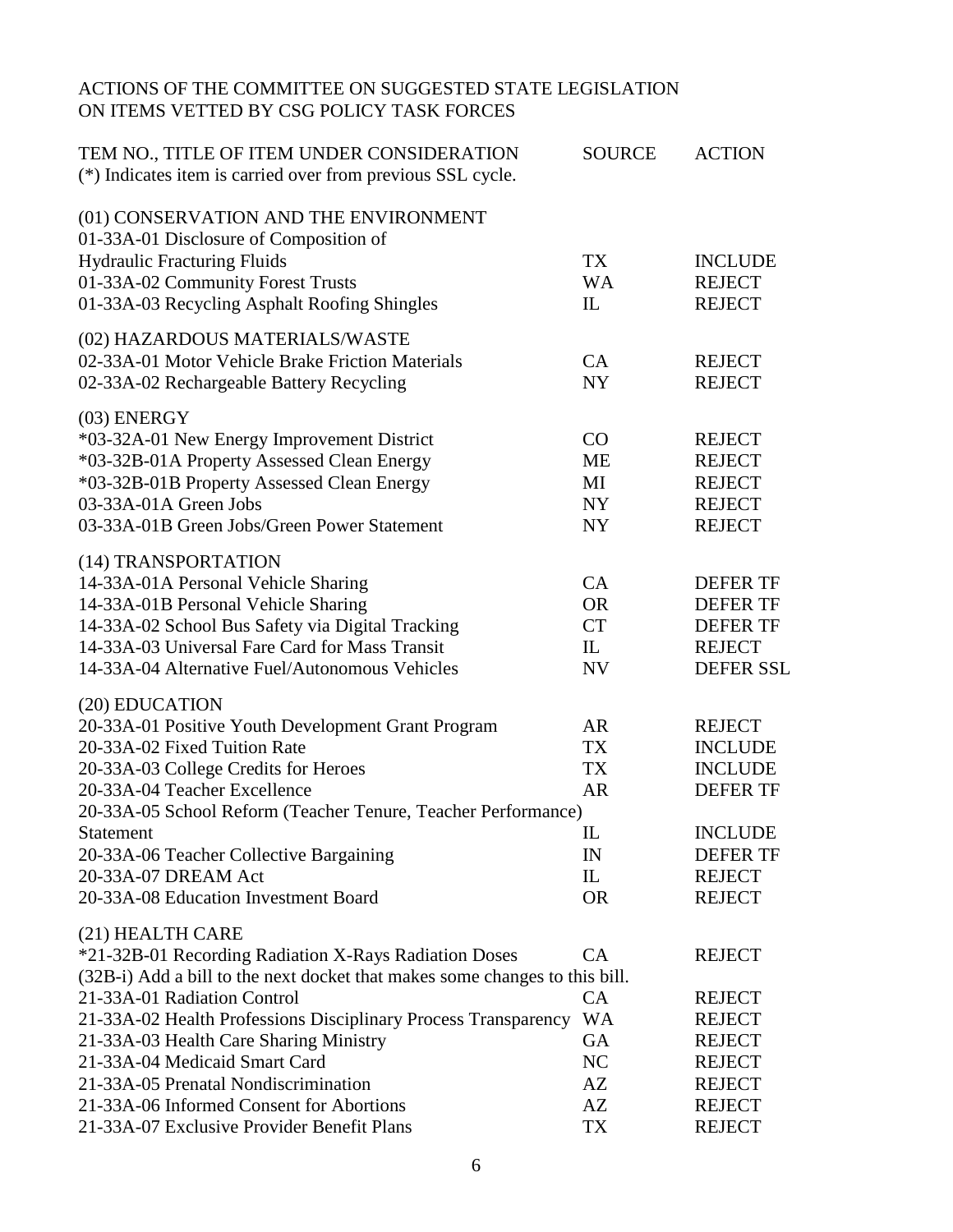| 21-33A-08 Medicaid Community Service Pilot     | UT  | <b>REJECT</b>  |
|------------------------------------------------|-----|----------------|
| 21-33A-09 Remote Automated Medication System   | GA  | <b>INCLUDE</b> |
| 21-33A-10 Diabetes Reporting                   | KY  | <b>INCLUDE</b> |
| 21-33A-11 Health Insurance Rate Review         | NM  | DEFER TF       |
| 21-33A-12 Authorizing Electronic Prescriptions | ND. | DEFER SSL      |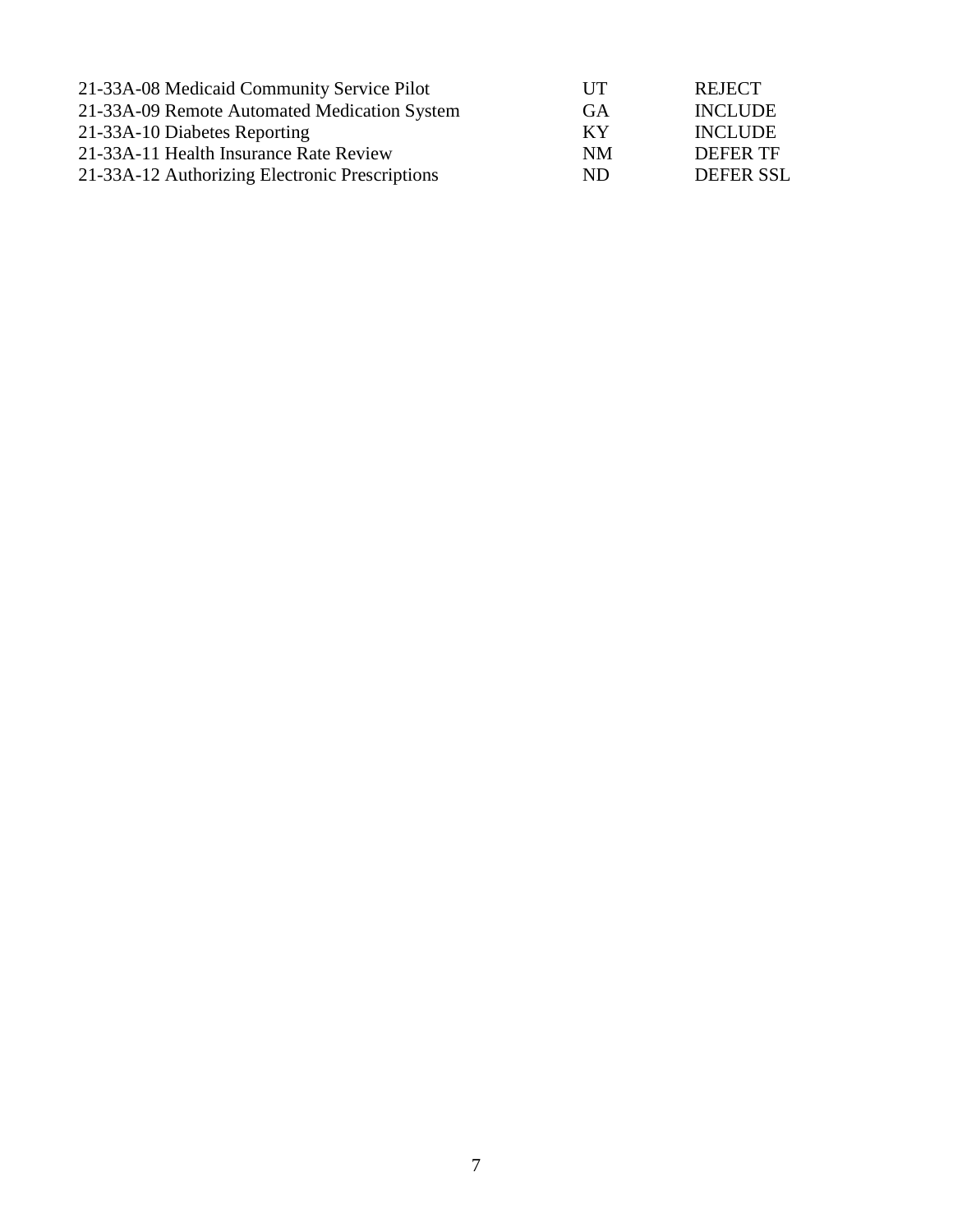# ACTIONS OF THE COMMITTEE ON SUGGESTED STATE LEGISLATION ON ITEMS NOT VETTED BY CSG POLICY TASK FORCES

| ITEM NO., TITLE OF ITEM UNDER CONSIDERATION<br>(*) Indicates item is carried over from previous SSL cycle.                                | <b>SOURCE</b>          | <b>ACTION</b>                   |
|-------------------------------------------------------------------------------------------------------------------------------------------|------------------------|---------------------------------|
| (04) SCIENCE AND TECHNOLOGY                                                                                                               |                        |                                 |
| (05) PUBLIC, OCCUPATIONAL AND CONSUMER HEALTH<br><b>AND SAFETY</b>                                                                        |                        |                                 |
| (06) PROPERTY, LAND, HOUSING, AND INFRASTRUCTURE, DEVELOPMENT/PROTECTION                                                                  |                        |                                 |
| *06-32B-01 State Trust Land Exchanges                                                                                                     | AZ                     | <b>REJECT</b>                   |
| 06-33A-01 Uniform Partition of Heirs Property Act                                                                                         | NV                     | <b>INCLUDE</b>                  |
| 06-33A-02 Mortgage Foreclosure Statement                                                                                                  | $\mathop{\mathrm{HI}}$ | <b>INCLUDE</b>                  |
| 06-33A-03 Deduction for Residence in Inventory                                                                                            | IN                     | <b>INCLUDE</b>                  |
| (07) GROWTH MANAGEMENT                                                                                                                    |                        |                                 |
| (08) ECONOMIC DEVELOPMENT/GLOBAL DYNAMICS/<br><b>DEVELOPMENT</b>                                                                          |                        |                                 |
| 08-33A-01 First Five Jobs Program                                                                                                         | <b>CT</b>              | <b>REJECT</b>                   |
| (09) BUSINESS REGULATION AND COMMERCIAL LAW<br>*09-32B-08 Extraordinary Circumstances Affecting Credit and<br><b>Insurance Rates</b>      | IA                     | <b>INCLUDE</b>                  |
| (32B-b) Add similar legislation from other states, if available, to                                                                       |                        |                                 |
| the next docket.                                                                                                                          |                        |                                 |
| 09-33A-01A Benefit Corporation                                                                                                            | MD                     | <b>REJECT</b>                   |
| 09-33A-01B Benefit Corporation                                                                                                            | NJ                     | <b>REJECT</b>                   |
| 09-33A-01C Benefit Corporation                                                                                                            | <b>VT</b>              | <b>REJECT</b>                   |
| 09-33A-01D Sustainable Business Corporation                                                                                               | H <sub>I</sub>         | <b>REJECT</b>                   |
| 09-33A-02 Portable Electronics Insurance                                                                                                  | <b>KS</b>              | <b>REJECT</b>                   |
| 09-33A-03 Veterans Benefits Appeal Services                                                                                               | IA                     | <b>INCLUDE</b>                  |
| 09-33A-04A Beneficiaries' Bill of Rights                                                                                                  | KY<br>RI               | <b>INCLUDE</b><br><b>REJECT</b> |
| 09-33A-04B Beneficiaries' Bill of Rights<br>09-33A-05 Brew Pubs Statement                                                                 | $\mathbb{L}$           | <b>INCLUDE</b>                  |
| 09-33A-06A Issuing Accident and Health Insurance Policies                                                                                 |                        |                                 |
| <b>Authorized in Other States</b>                                                                                                         | <b>GA</b>              | <b>REJECT</b>                   |
| 09-33A-06B Health Insurance - Interstate Purchasing                                                                                       | WY                     | <b>INCLUDE</b>                  |
|                                                                                                                                           |                        |                                 |
| (10) PUBLIC FINANCE AND TAXATION                                                                                                          |                        |                                 |
| 10-33A-01A Sales and Use Taxes                                                                                                            | AR                     | <b>INCLUDE</b>                  |
| 10-33A-01B Sales and Use Taxes<br>(33A-a) Include 01A, 01B, and 01D as Note. Remove IL abstract<br>$(01B)$ if IL bill is being litigated. | IL                     | <b>INCLUDE</b>                  |
| 10-33A-01C Sales and Use Taxes                                                                                                            | <b>SD</b>              | <b>REJECT</b>                   |
| 10-33A-01D Sales and Use Taxes                                                                                                            | CA                     | <b>INCLUDE</b>                  |
| (11) LABOR/WORKFORCE RECRUITMENT, RELATIONS                                                                                               |                        |                                 |

AND DEVELOPMENT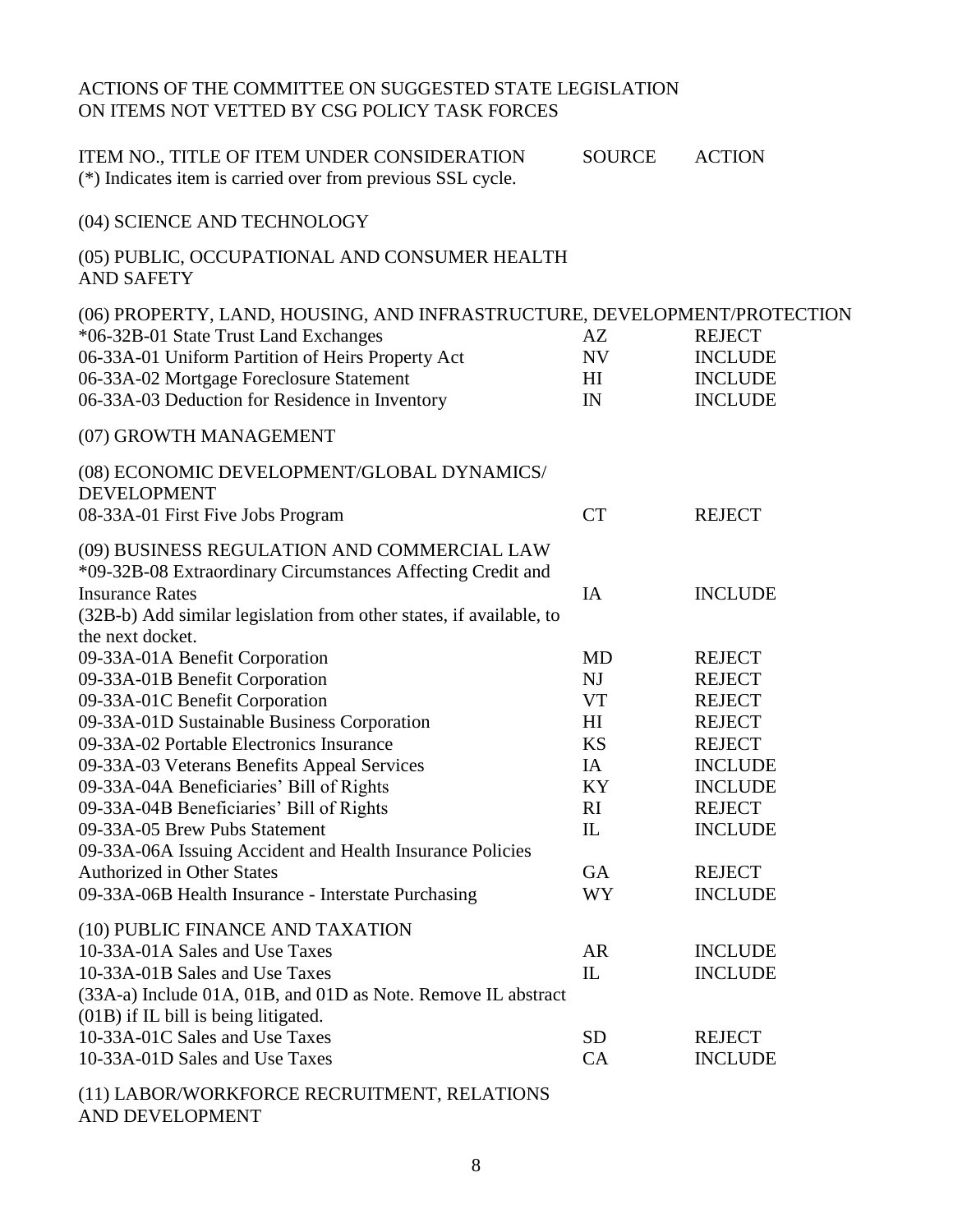| (12) PUBLIC UTILITIES AND PUBLIC WORKS                                                                                         |                 |                |
|--------------------------------------------------------------------------------------------------------------------------------|-----------------|----------------|
| 12-33A-01 Freedom in Contracting                                                                                               | <b>TN</b>       | <b>REJECT</b>  |
| 12-33A-02 Capital Improvements for Renewable Energy                                                                            | H <sub>I</sub>  | <b>REJECT</b>  |
| 12-33A-03 Renewable Energy Systems                                                                                             | H <sub>I</sub>  | <b>REJECT</b>  |
| (13) STATE AND LOCAL GOVERNMENT/INTERSTATE<br>COOPERATION AND LEGAL DEVELOPMENT                                                |                 |                |
| *13-32B-04 Emergency Interim Successors for Legislators<br>(32B-d) Add similar legislation from other states, if available, to | WI              | <b>REJECT</b>  |
| the next docket.                                                                                                               |                 |                |
| *13-32B-06 Fraud, Enforcement, and Recovery                                                                                    | <b>NY</b>       | <b>REJECT</b>  |
| (32B-e) Add similar legislation from other states, if available, to                                                            |                 |                |
| the next docket.                                                                                                               |                 |                |
| 13-33A-01A False Claims                                                                                                        | MD              | <b>REJECT</b>  |
| 13-33A-01B False Claims                                                                                                        | <b>OR</b>       | <b>REJECT</b>  |
| 13-33A-02 Local Government and School District Fiscal                                                                          |                 |                |
| Accountability                                                                                                                 | MI              | <b>REJECT</b>  |
| 13-33A-03 Private Activity Bonds                                                                                               | <b>WA</b><br>CO | <b>REJECT</b>  |
| 13-33A-04 Lean Government Principles<br>13-33A-05 Surplus Lines Insurance                                                      |                 | <b>REJECT</b>  |
| Multi-State Compliance Compact                                                                                                 | KY              | <b>INCLUDE</b> |
| 13-33A-06 State Employees' Ideas That Improve State                                                                            |                 |                |
| <b>Government Operations</b>                                                                                                   | CO              | <b>INCLUDE</b> |
|                                                                                                                                |                 |                |
| (15) COMMUNICATIONS/TELECOMMUNICATIONS                                                                                         |                 |                |
| *15-32B-02 Deregulating Telephone Companies Statement                                                                          | <b>OH</b>       | <b>INCLUDE</b> |
| (32B-g) Add similar legislation from other states, if available, to                                                            |                 |                |
| the next docket.                                                                                                               |                 |                |
| 15-33A-01A Telecom Deregulation                                                                                                | MI              | <b>INCLUDE</b> |
| (33A-b) Include 01A, B, C, D, E as a Note.                                                                                     |                 |                |
| 15-33A-01B Telecom Deregulation                                                                                                | <b>TX</b>       | <b>INCLUDE</b> |
| 15-33A-01C Telecom Deregulation                                                                                                | <b>VA</b>       | <b>INCLUDE</b> |
| 15-33A-01D Telecom Deregulation                                                                                                | WI              | <b>INCLUDE</b> |
| 15-33A-01E Telecom Deregulation                                                                                                | N <sub>C</sub>  | <b>INCLUDE</b> |
| 15-33A-02 Uniform Access, Competition, and Consumer                                                                            |                 |                |
| Fairness                                                                                                                       | TN              | <b>REJECT</b>  |
| 15-33A-03 Interoperable Communications in Schools                                                                              | CO              | <b>REJECT</b>  |
| 15-33A-04 Electronic Communications in Public Meetings                                                                         | UT              | <b>REJECT</b>  |
| 15-33A-05 Municipal Broadband Systems                                                                                          | NC              | <b>INCLUDE</b> |
| (16) ELECTIONS/POLITICAL CONDITIONS                                                                                            |                 |                |
| (17) CRIMINAL JUSTICE, THE COURTS AND                                                                                          |                 |                |
| CORRECTIONS/PUBLIC SAFETY AND JUSTICE                                                                                          |                 |                |
| *17-32B-02 Crimes against Children by People in Positions of                                                                   |                 |                |
| <b>Trust</b>                                                                                                                   | DE              | <b>REJECT</b>  |
| (32B-h) Add similar legislation from other states, if available, to                                                            |                 |                |
| the next docket.                                                                                                               |                 |                |
| 17-33A-01A Sexual Assault of Youths by Persons Standing                                                                        |                 |                |
| in a Position of Power, Authority or Supervision                                                                               | <b>CT</b>       | <b>REJECT</b>  |
| 17-33A-01B Prohibited Acts by a Person in a Position of Authority                                                              |                 |                |